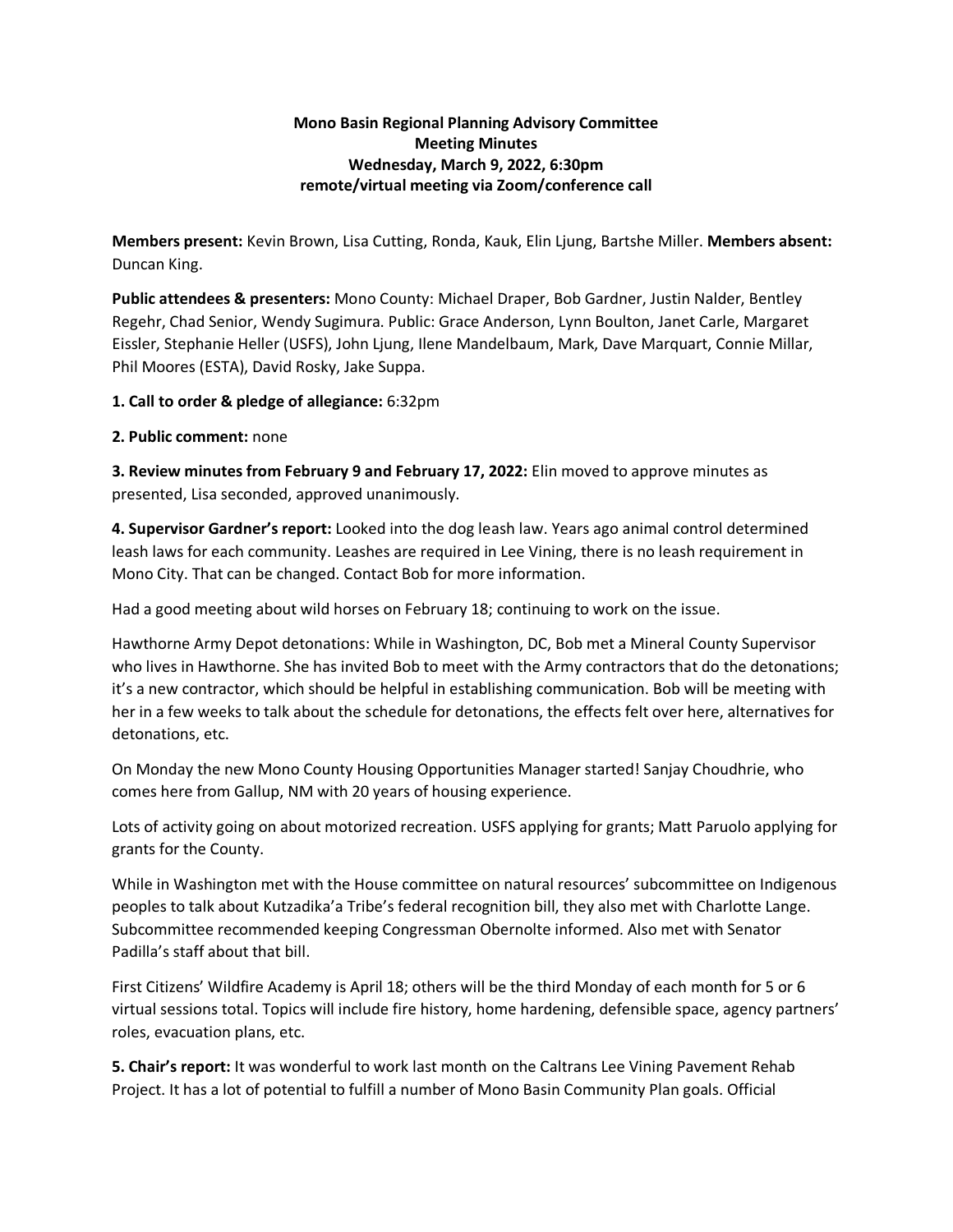comments were due to Caltrans on March 4 but Caltrans staff still want feedback. Attended the housing committee meeting last night.

## **6. Members' reports:**

Elin: Attended the Caltrans meetings; thanks to Kevin for drafting the RPAC letter.

Lisa: Attended the Caltrans meetings; thanks to Kevin for drafting the RPAC letter. Attended the Fire Safe Council meeting, Bear Committee meeting, Planning Commission meeting on February 17 about short-term rental moratorium, LDTAC meeting Monday, and Housing Committee meeting last night.

Bartshe: Mono Lake Committee submitted a comment letter to Caltrans about the Lee Vining Rehab Project highlighting complete streets elements, drainage issues, and potential problems since the plan is incomplete; requested a site visit with Caltrans before final document is approved; asked that PUD and business owners be invited to that site visit too. Grant Lake Outlet construction is ordered in the State Water Board order issued last October; DWP may not begin construction this year. Lee Vining Dump Rehab project: Still no resolution; latest CalRecycle error was not applying for a Department of Fish & Wildlife permit; MLC still pushing for full rehab and reveg of the site. A gull protection fence will not be put up on the landbridge this year because lake will stay above the low danger zone through nesting season; will be putting up cameras to monitor coyote activity, which has been approved by state.

Ronda: Will get in touch with Justin Nalder about Tribal monitors for the Pumice Valley project since it's near Rush Creek, an important cultural site.

**7. Inyo National Forest update (Stephanie Heller):** Still working on getting CalRecycle to propose a fix to the Lee Vining Dump Rehab project problems; meeting with them again April 7.

Horses: Still coordinating as-needed manure removal at South Tufa; horses may be starting to move away from South Tufa. Inyo National Forest Supervisor Lesley Yen is meeting with the Humbold-Toiyabe, Sherri Lisius from BLM, and staff from the Carson National Forest to figure out steps and funding for actively managing the horses.

Pre-season fire prep: Discussing fire restrictions and what would trigger them; will kick in earlier rather than later. Will be similar to last year increasing from no fire restrictions, to no fires in dispersed areas, to no fires anywhere on forest. Will still allow propane fire pits and fuel shut-off fire pits.

Planning for what happens if there's another forest closure, which is likely to happen again this year. Inyo National Forest had no say last year; trying to convince the regional forester to let Inyo have some latitude locally.

Summer prep: Will open lower Lee Vining Canyon campgrounds in time for fishing opener. Visitor Center should be open mid-May.

**8. Mono Basin Fire Safe Council:** See the meeting minutes online here: [https://monocounty.ca.gov/rpac-mono-basin/page/mono-basin-rpac-regular-meeting-31.](https://monocounty.ca.gov/rpac-mono-basin/page/mono-basin-rpac-regular-meeting-31)

**9. Mono Basin Housing Committee:** Committee met last night. Bob reported on new Housing Opportunities Coordinator. The short-term rental moratorium discussion was before the Board of Supervisors last week and will come back again. Continued discussing ways to expand housing in Lee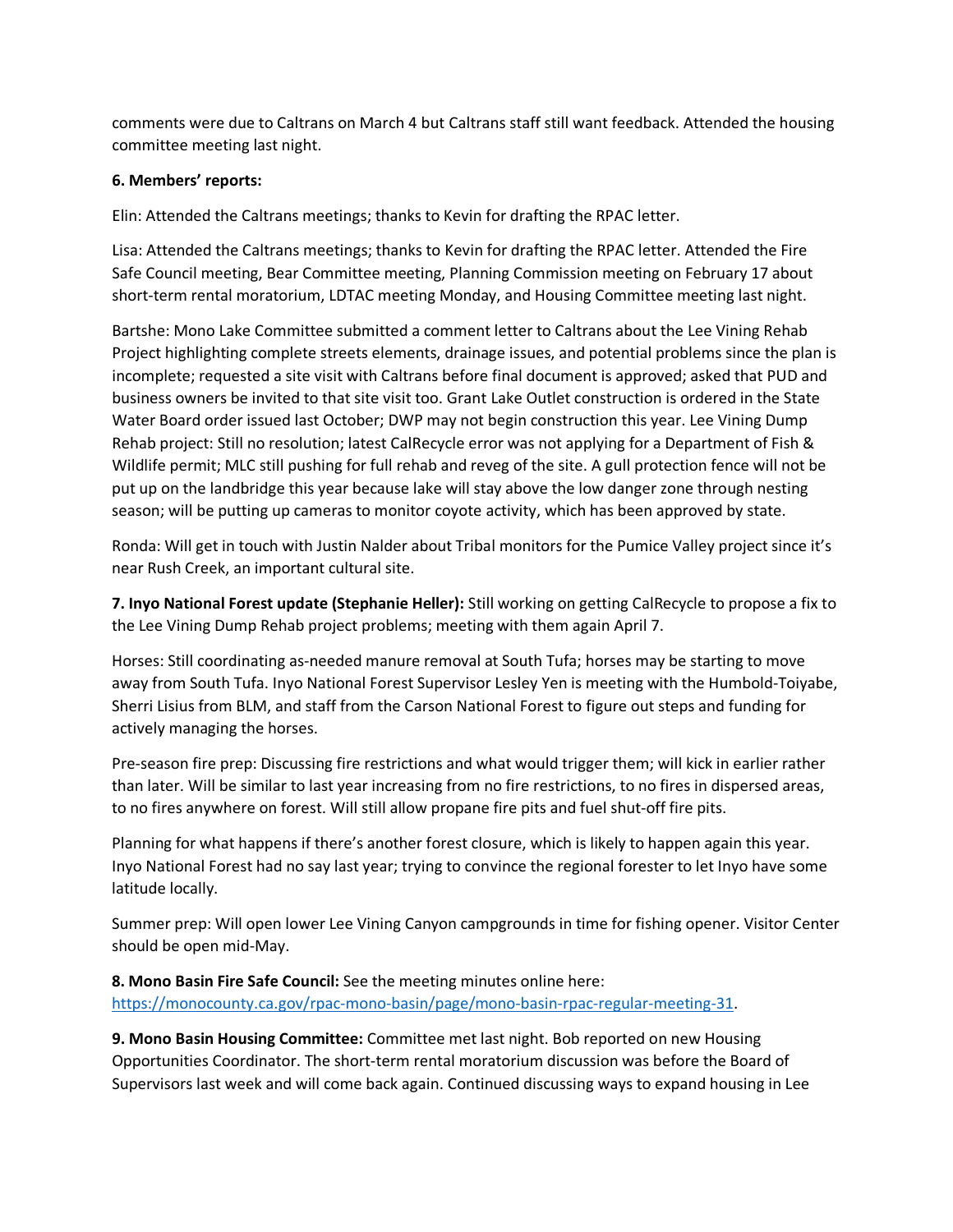Vining and Mono City. Discussed survey to ask residents and businesses about housing availability, affordability, and needs. Next meeting is Tuesday, April 12, 7:00–8:00pm.

**10. Mono Basin Bear Committee (Margaret Eissler):** Committee met on February 28. Paul McFarland scheduling a meeting with Mono County, DFW, USFS to discuss wildlife training for camp hosts and seasonal staff; will also reach out to ESIA and Chambers. Looking into mailing to residents consisting of a letter, DFW brochure, and sticker; checking with Alicia Vennos about a sticker designer. Looked at DFW's wildlife incident reporting process and had ideas for improvements. Investigating ways to reduce hurdles for people and businesses to better store trash. Next meeting is Wednesday, March 16.

**11. Mono County Local Road Safety Plan (Chad Senior):** See the presentation online here: [https://monocounty.ca.gov/rpac-mono-basin/page/mono-basin-rpac-regular-meeting-31.](https://monocounty.ca.gov/rpac-mono-basin/page/mono-basin-rpac-regular-meeting-31) Please take this survey[: https://monocounty.ca.gov/roads.](https://monocounty.ca.gov/roads)

**12. Update on Conway Ranch (Justin Nalder):** Summary of last season's activity: Had cattle grazing for the first time. SCE updated diversion points and gates to measure water flow more accurately. Did sediment basin cleanup. Didn't do official noxious weed removal; just Justin with a machete. Justin saw quite a diversity of wildflowers but assessments were later than usual because grazing started later than normal. Butterflies were present and prolific, deer present, coyotes present. Will go over the draft report with ESLT to be in alignment with easement and grazing management plan. Plan for 2022: On Tuesday, March 15 Board of Supervisors will be deciding whether to open an additional 36 acres in the Bowl Meadow to grazing.

Members of the public are interested in more information about wildlife, flora, etc. and suggested a volunteer effort to conduct those assessments could be helpful. People are also interested in a stakeholder/working group so the public could be more involved in Conway Ranch decisions. Bob encouraged people to contact Justin with questions/ideas[: jnalder@mono.ca.gov](mailto:jnalder@mono.ca.gov) or (760) 932-5453.

Strong RPAC and public requests for a public meeting about Conway Ranch operations separate from an RPAC meeting.

**13. Update on Pumice Valley Landfill (Justin Nalder):** Because Benton Crossing Landfill is closing a majority of its construction and demolition waste will have to move to Pumice Valley. (Household waste will be staged and transferred, mostly to Nevada. D&S Waste transfer station proposal is before the County and that would be the primary transfer facility.) Gate house will need to be updated. Applying for grant funding for a permanent household hazardous waste facility. Will install concrete pads for mulch and green waste. Looking at costs of handling the waste in order to try and break even with this operation.

Consultant is reviewing 2015 environmental impact report to make sure it includes everything the County wants to do at Pumice Valley. It's likely that most of the activities are already covered and County won't have to do any additional environmental documentation; a possible addendum may be needed. Another CEQA doc was done 15–20 years ago so looking at that one for consistency too. A preliminary data crunch about emissions and traffic showed no increase; less methane involved when stuff is trucked vs. buried. County is assessing their emissions in Nevada where waste ends up.

Household hazardous waste collection event coming up April 23 in Lee Vining with LVFD. Free dump day at Benton Crossing the same day; free dump day at Pumice Valley will happen in June.